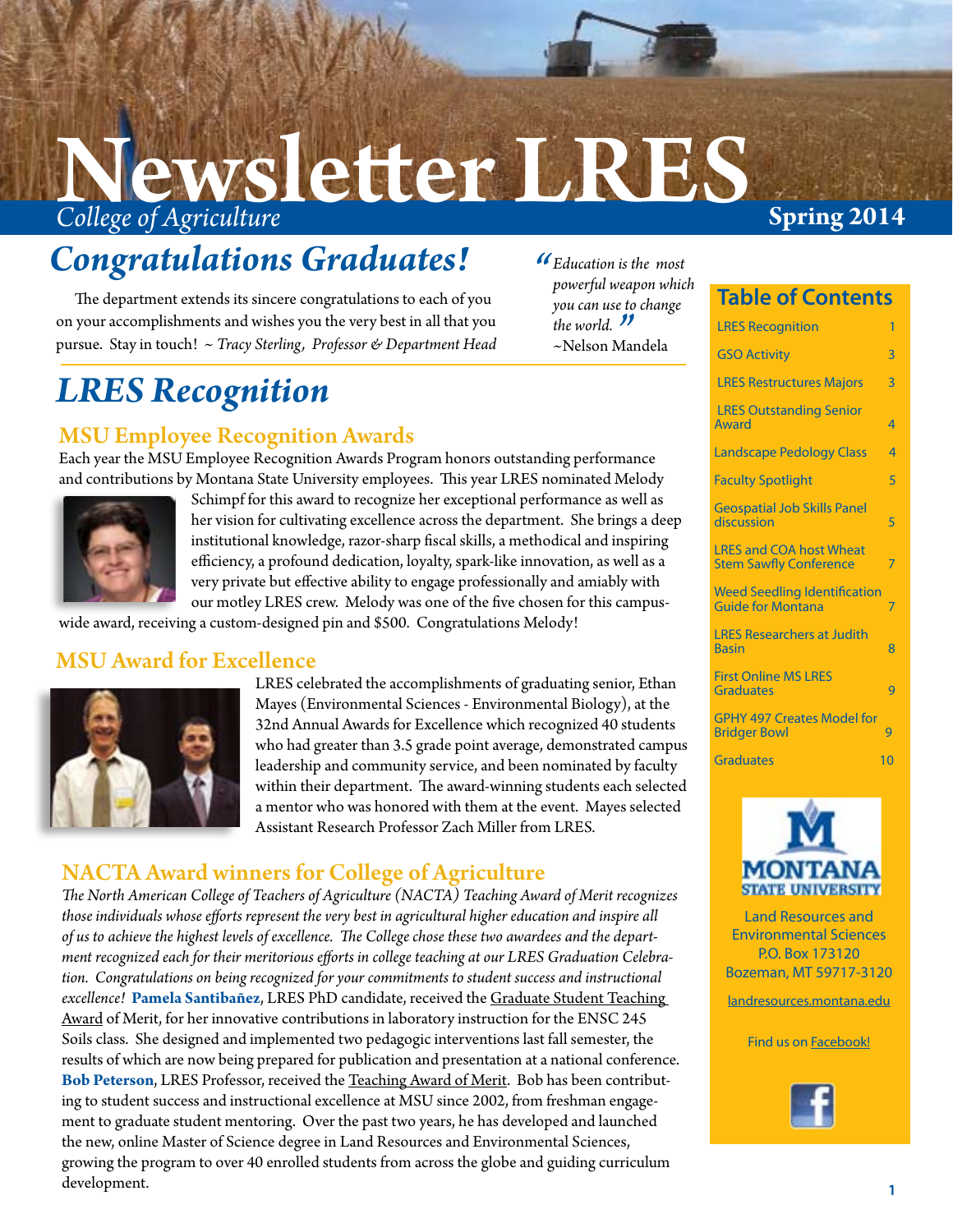### *LRES Recognition (continued)*



**Alex Michaud** narrates and stars in a promotional video for MSU's research in Antarctica that was featured on the front page of the MSU website. Watch the video here: http://www.montana.edu/

videos/newfrontiers/



**Hally Strevey** and **Krista Ehlert** each received the

Western Society for Weed Science

(WSWS) Outstanding Student Scholarship at the 67th WSWS meeting in Colorado Springs.





**Ed Davis** was nominated for and received the award for Outstanding Achievement as a professional staff member at the Western Society for Weed Science meeting.



**Paul Stoy** was featured in a question and answer interview about his research and projects in *Montana Water News.* 



LRES alum, **Justin Runyon**, won the highest honor the US government gives to science and engineering professionals: the Presidential Early Career Award for Scientists and Engineers.



**Jane Mangold** received the Montana Weed Control Association Presidential Award for her innovative work and dedication to invasive plant management efforts in Montana.



**Diana Cooksey** was awarded the President's Award for Excellence in Service Learning for her E-911 mapping project. More info about the project: http://montanastatenews.org/2014/02/22/ student-maps-crucial-for-first-responders/



**Kevin O'Neill** was awarded the Anna K. Fridley Award for distinguished teaching, recognizing his dedication to student learning, innovation in the classroom and passion for interdisciplinary collaboration.



**Bill Inskeep**'s Microbial Physiology and Metabolism Paper was ranked #8 in the Top 10 Most Viewed Microbiology Research Articles in 2013.

### LRES Student Wins Prestigious Udall Scholarship

Two Montana State University students who were already recognized as inspirational leaders have won the prestigious Udall Scholarship from the Morris K. Udall and Stewart L. Udall Foundation. LRES's **Emery** 



**Three Irons** from the Crow Indian Reservation was honored in the Tribal Public Policy category. It's the first time an MSU student has been selected in the Tribal Public Policy category.

**Three Irons**, who is a member of the Apsaalooke Nation, is pursuing a bachelor's degree in geospatial and environmental analysis from Land Resources and Environmental Sciences. He is initiating a project to use geographic information systems, or GIS, mapping technology to chart where on the Crow Indian Reservation tribal members continue to show fluency in their native language. In addition to his language project, which is affiliated with a statewide effort to help Montana tribes preserve their linguistic heritage, **Three Irons** also will be working on assignments to clarify Crow political districts, subdivisions, historic sites and infrastructure.

The Udall Foundation is an independent federal agency that was established by Congress in 1992 to provide federally funded scholarships for college students intending to pursue careers related to the environment, as well as to American Indian students pursuing tribal public policy or health care careers

Excerpts from MSU News Service article by Evelyn Boswell http://www.montana. edu/news/12547/two-msu-students-win-prestigious-udall-scholarship

### Promotion and Tenure

Congratulations to **Jane Mangold** and **Geoffrey Poole** for earning tenure and promotion to Associate Professor, and to **David Weaver** for their promotion to Professor. Their achievements were recognized at President Cruzado's Celebratory Dinner on April 29th. Please take a moment to congratulate our accomplished faculty! Also, join us in late **May (time TBD)at Colombo's** where we will continue our tradition of celebrating these milestones together.







Jane Mangold Geoff Poole David Weaver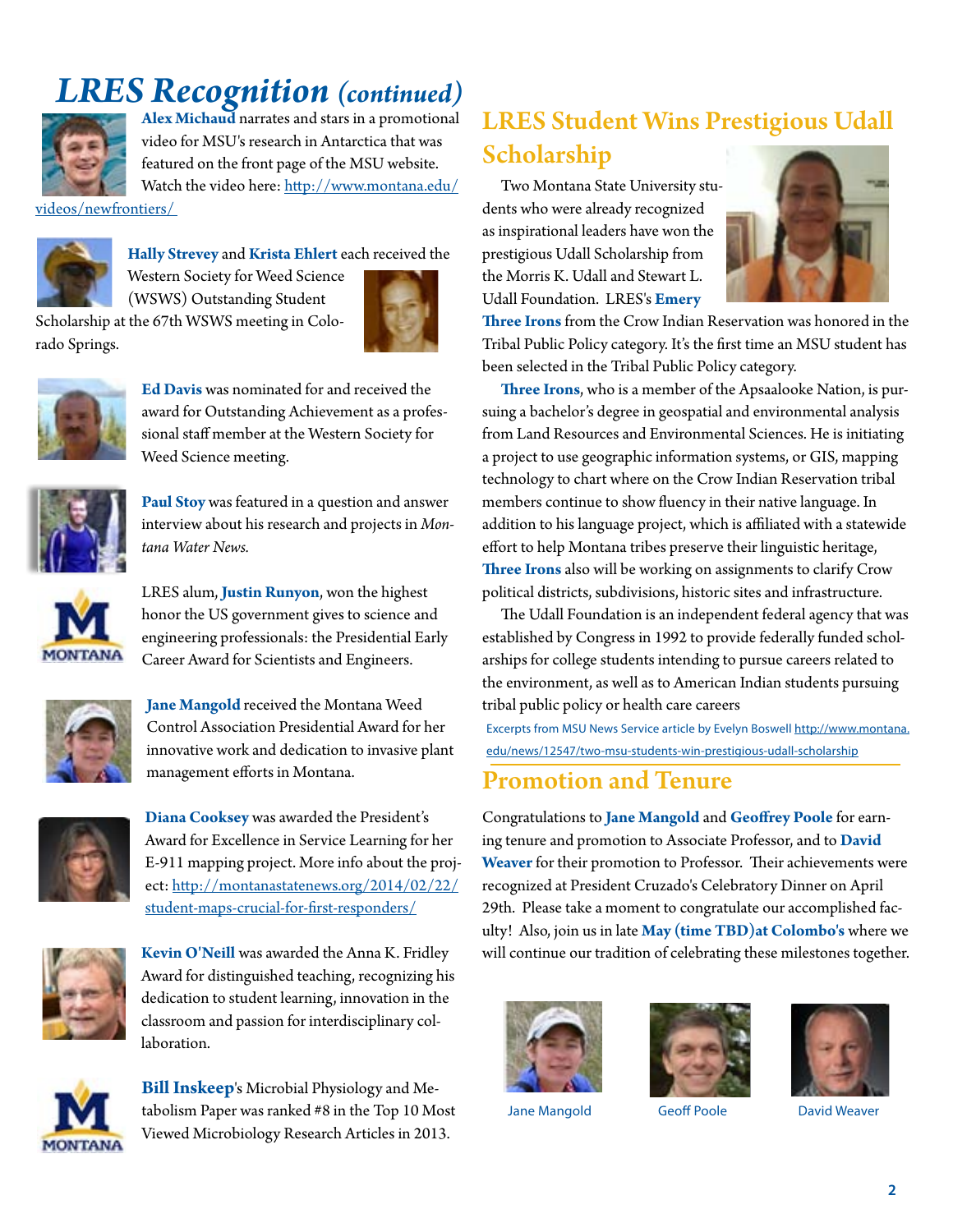# <span id="page-2-0"></span>*GSO Activity: 4th annual LRES Research Colloquium*

The 4th Annual LRES Research Colloquium was another great success! The theme this year was "Organisms and Ecosystems in a Changing Environment." Thank you to all of the graduate and undergraduate students that presented their research with either a talk or a poster. Presentations ranged from the impact of lodgepole pine invasions on fire regimes in Patagonia and New Zealand to the influence of farming on carabid beetle communities in dry land agroecosystems. Posters highlighted research on using a fungal pathogen to control cheatgrass (Bromus tectorum), the role of plant soil feedbacks on crop-weed interactions in organic and conventional dryland farms, and the use of Zirconium as an indicator of post-fire burn severity. The headline talk, "Moving beyond climate change impacts to adaptation options for natural resource management", was given by Dr. Molly Cross, the Climate Change Adaptation Coordinator for the North American Program of the Wildlife Conservation Society. Her presentation reviewed communicating climate change and impacts on wildlife. In addition she discussed her work on local scenario planning or climate change including impacts to grizzly bears and wolverines. The diversity of work occurring in LRES is truly impressive, and the opportunity for both graduate and undergraduate students to share their research with the rest of the department at the LRES Research Colloquium every year is a great opportunity. *~Hally Strevey*









### *LRES Restructures Majors*

LRES recently completed a two-year, department-wide effort to realign and restructure our majors to improve consistency within the field of environmental science, as well as provide options that meet the needs of students entering the current and future workforce. As a result, starting fall 2014, Land Rehabilitation and Geospatial and Environmental Analysis will become options under Environmental Science (where Environmental Biology and Soil and Water already reside). In addition, we will offer a new major of Environmental Science without a concentration, allowing more flexibility for students who don't fit into our more focused options. Finally, we have set common courses for all our options to cover competencies all environmental scientists should have. We believe that students will significantly benefit from having a common Environmental Sciences degree, with optional concentrations. Environmental Sciences is a well-established degree option nationally and internationally, and it is therefore a known specialty to which prospective students and potential employers can relate. In addition, we also believe that having our graduates receive degrees with a common designation, which relates to the name of the department, is likely to improve relationships with our alumni. Finally, the addition of an Environmental Sciences degree without a concentration will enable us to serve better students that do not readily fit into the current majors and concentrations, but who wish to pursue a career in environmental sciences. *~ Rick Lawrence, Professor*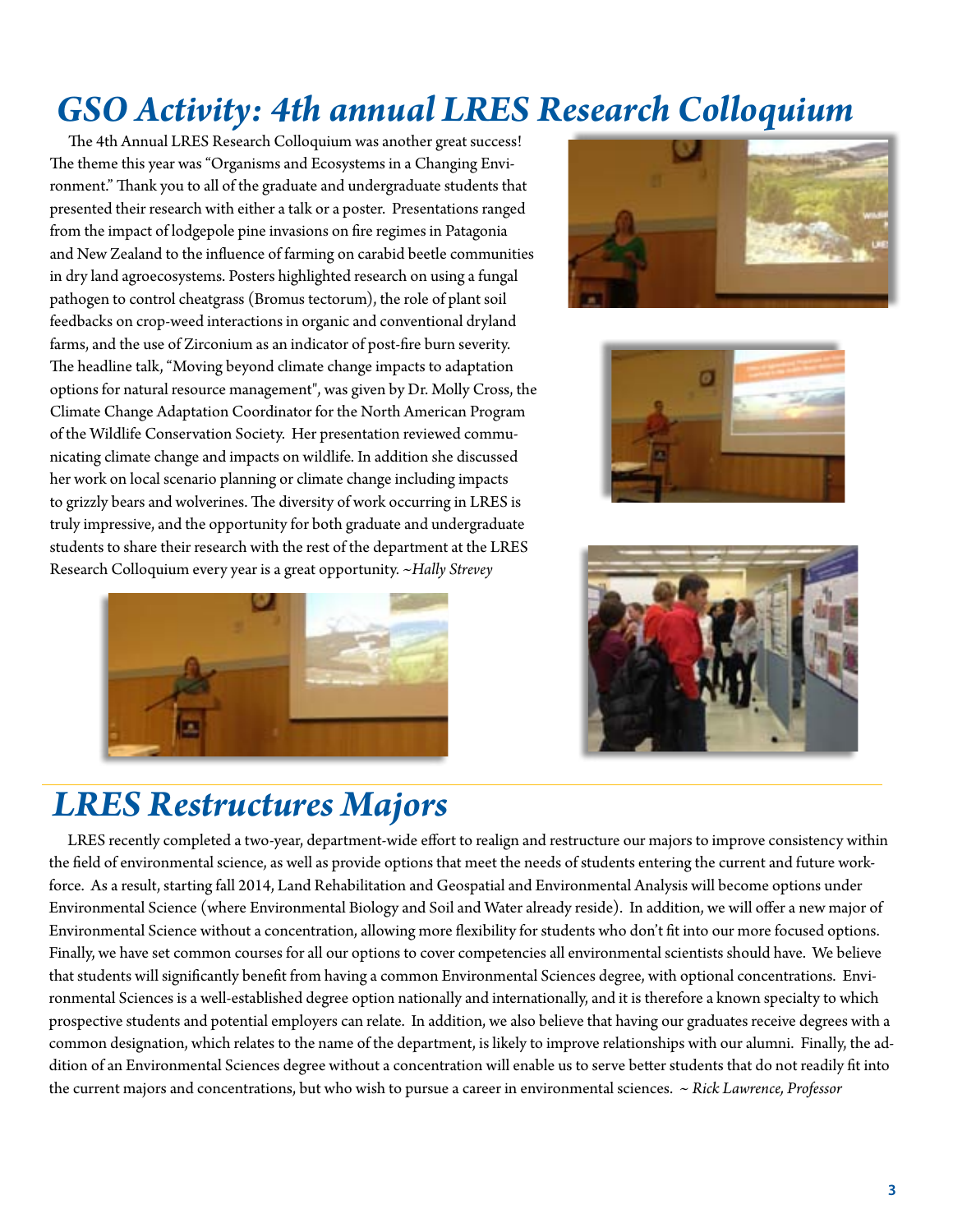### *LRES Outstanding Senior Award*

#### Ethan Mayes



Ethan graduates this semester earning a B.S. in Environmental Science with a concentration in Environmental Biology with Highest Honors. In addition to being an outstanding student, earning a 3.95 GPA, Ethan has worked extensively with Drs. Fabian Menalled and Zach Miller over the past two years on several research

projects. These mentors say that "He's one of the best undergraduates that we've worked with anywhere. We have complete trust in his research abilities and work ethic. He's contributed to all aspects of the work, from procuring funds to presenting his findings at two national meetings. He has great promise to contribute in whatever field he chooses". Besides his undergraduate studies and research, he has also been involved in many other pursuits including being a teaching assistant of the LRES Soils course labs, and worked as a Natural Lands Intern over several summers in his native state of Delaware. He is a member of the Alpha Lambda Delta Honor Society, contributing to various service projects to benefit Gallatin County's Local Food Bank and Eagle Mount. He also chaired the Membership Education Committee for the Pi Kappa Alpha Fraternity. Additionally, Ethan has won several awards and scholarships, including the President's List, Dean's List, and winning a grant from the Weed Science Society of America to pursue his research project. All of this recognition throughout Ethan's undergraduate program culminated this year in his receiving the MSU Award for Excellence, a recognition awarded to only 40 MSU Seniors each spring. The Department is very proud to name him "Outstanding LRES Senior". *~Nominator, Advisor Bob Peterson* 

### *LRES Students Participate in Pow Wow*

The 39th annual Montana State University American Indian Council Pow Wow was held April 11-12 at MSU's Brick Breeden Fieldhouse. Dance and drum competitions with cash prizes are

always a key feature of the event. Leading the Grand Entry was Head woman dancer Christiane Parrish, Crow, from Billings, Montana and Head man dancer **Emery Three Irons**, Crow, from Crow Agency, Montana. The Dance Specials included the Men's Crow Style by the Three Irons family. Emery honored Linda McDonald, our Student Services coordinator, by presenting her with a hand-made Star Quilt. Emery is majoring in Geo-



spatial and Environmental Analysis; his advisor is Rick Lawrence. **Ron LodgePole** and **Jason Baldes,** Master's students in the LRES graduate program, are part of the MSU Bobcat Singers drumming and singing group. Ron's advisors are Bob Peterson and Cliff Montagne. Jason's advisors are Rick Lawrence and Cliff Montagne.



# *Landscape Pedology Class Does Some Digging at the Story Mill*<br>The Landscape Pedology class (ENSC 454) visited the Story Mill site in

The Landscape Pedology class (ENSC 454) visited the Story Mill site in October 2013, in two lab sections (15 and 14 students). We augered and hand ex- **Restoration Site** cavated to describe soils in three locations: two in the wetlands undergoing restoration and one in a neighboring aspen stand. Soils were described using standard (abbreviated) NRCS methods and sampled in 15 cm increments for total carbon (C) and nitrogen (N) in the LRES Environmental Analysis Laboratory. Results of the C and N analyses quantified the large organic matter inventories hosted by these wetland soils, despite years of applied fill, and in contrast with other sites visited by the class at Fort Ellis Research Farm and Red Bluff Ranch.

Students prepared for this field exercise through review of the River Design Group wetlands delineation report and via discussion in lecture of prior NRCS mapping and classification of these soils. In lecture, we also discussed fluvial stratigraphy of floodplain deposits associated with meandering rivers, and water level data from monitoring wells. This trip gave the students – generally juniors and seniors in Environmental Sciences and Natural Resource Management majors – an opportunity to observe and characterize wetland soils in the context of local hydrology and a plant community transformed by human management.



**4**  Students in the afternoon lab section describe the soil north of the drainage canal at the Story Mill site, compiling data on the large white board at the center of the image.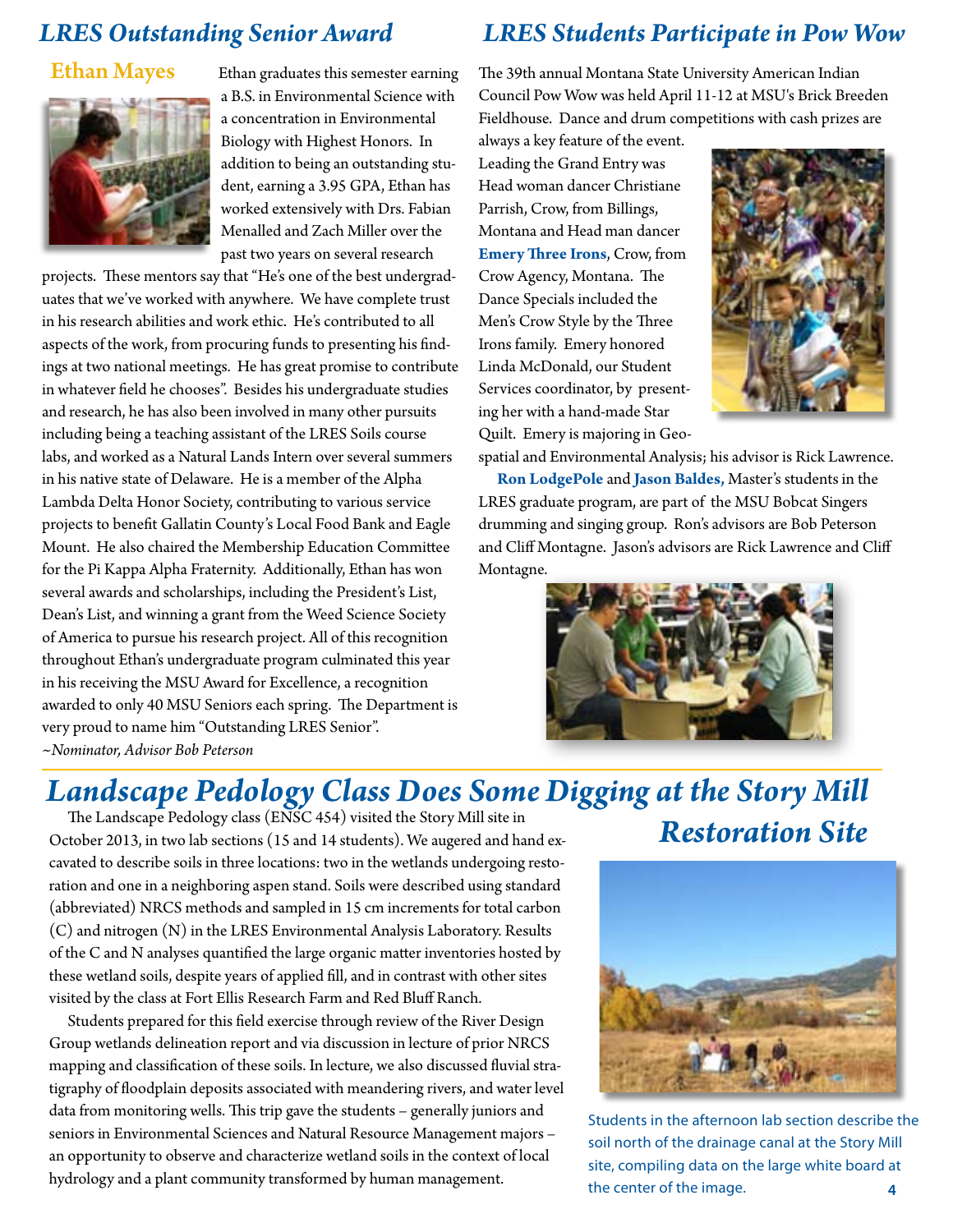### *Faculty Spotlight: Rick Lawrence*



Dr. Rick Lawrence is LRES's Professor of Remote Sensing and Director of MSU's Spatial Sciences Center. Rick joined MSU in 1998 and conducts research and teaching related to satellite image processing, geographic information systems, and

spatial analysis. This research has taken him into an extremely wide range of applications, often collaborating with other LRES faculty, as well as faculty in Ecology, Engineering, and Earth Sciences. Rick's current research portfolio reflects that wide range of applications. Rick and Dr. Shannon Savage, LRES research scientist and graduate, and member of Rick's lab, are currently working with the U.S. Forest Service to help better delineate endangered Canada lynx habitat in northwest Montana and northern Idaho. This project requires determining information about forest structure and composition from the Landsat satellite at far greater levels of detail than has previously been thought possible. The LRES team has developed new analysis methods that are making this possible.

Over the past decade, Rick has worked extensively on mapping and analyzing the spread and effects of bark beetle infestations in the Rockies. This resulted in him being a co-principal investigator on a new USDA funded project to examine converting beetle-killed trees into biofuels. This \$10 million project was the only USDA funded Coordinated Agricultural Project (CAP) grant in 2013. Rick will soon be joined on the project by Dr. John Long. They will be looking at mapping the loca-

tion, amount, and age of mortality of beetle-killed trees in the region as a biofuel feedstock. Dr. Long recently finished his PhD in Rick's lab, analyzing the spatial patterns of adoption of agricultural practices in northeast Montana. This research found that, while there was evidence of some limited impact of social interactions on early adoption of new practices, environmental constraints were much more important over extended periods.

The diversity of Rick's research is also evident in two projects he is working on related to tribal lands in our region, in each case working with Masters students from the affected reservations. One project working with Lisa Lone Fight from the Fort Berthold Reservation is looking at the cultural impacts of changes in land use on that reservation, which is in the heart of the North Dakota oil boom. The other project, working with Jason Baldes from the Wind River Reservation, is evaluating potential impacts from the proposed reintroduction of bison on the reservation. Roughly half of Rick's appointment is in teaching, and he loves to teach as much as he enjoys using cutting edge satellite imagery for his research. He teaches Remote Sensing and Digital Image Processing (GPHY 426) each fall, which always is at capacity based on available lab space. In addition, he teaches a projectsbased course, Applied Remote Sensing (GPHY 429/LRES 525) and, because of his previous career as a lawyer for 15 years, he teaches Natural Resources Law (NRSM 430/LRES 530), which had 45 students this year.

Rick received his BA in Political Science in 1976 from Claremont McKenna College, a JD from Columbia University School of Law in 1979, and an MS in Forest Management in 1995 and PhD in Forest Resources in 1998 from Oregon State University.

# *Geospatial Job Skills Panel Discussion Inspires Students*

What are the most important skills and attributes geospatial professionals are looking for in a potential employee? Last fall semester, job-seeking students had the opportunity to find out. As part of a class assignment, my students in GPHY 457 (Advanced GPS Mapping for GIS) and I organized a geospatial job skills panel discussion with professionals from the public and private sector. Six panel members answered questions about their work, equipment and software, employee skills and attitudes, advice for interviewees, and the outlook for the geospatial industry. Several interesting and informative ideas emerged, and students were inspired by the discussion.

Panelists talked about cutting-edge technologies with which students should be prepared to work, including high accuracy (cm level) GPS mapping, mobile GIS, online GIS, and mapping using unmanned aerial vehicles (UAVs). They discussed the importance of having skills in programming, database design and data management, artistic map design, writing and communication, and project management, in addition to GPS and GIS mapping. They also emphasized attributes such as having a positive attitude, being flexible, having good organizational skills, being a good team member, and a willingness to work hard and learn new things. And, they stressed the importance of cultivating good references, addressing all points in the job announcement, highlighting their skills, and continuing professional development. Interestingly, they suggested getting away from paper resumes, and instead giving prospective employers a URL or USB drive that contains a targeted resume and portfolio.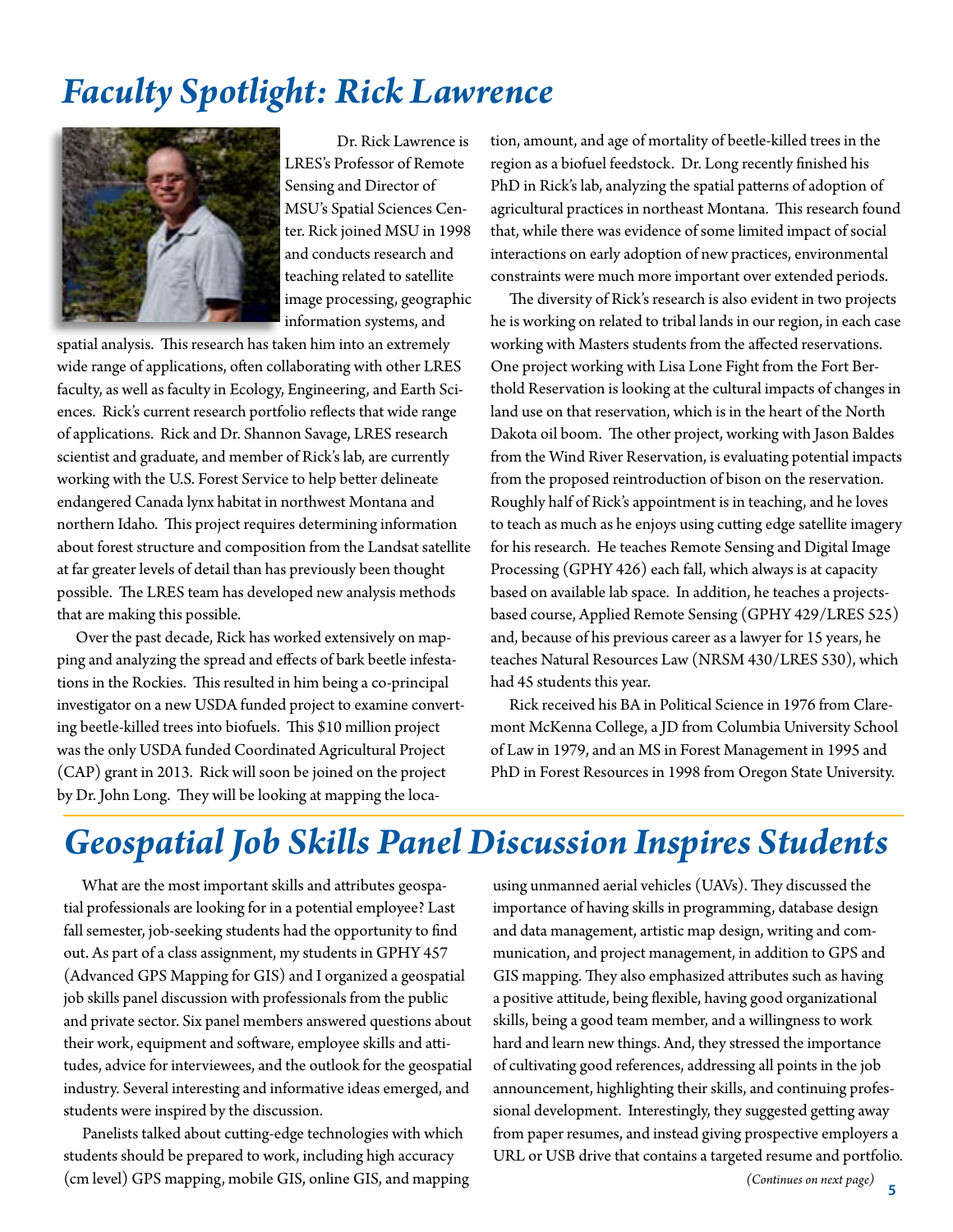#### *(Continued from previous page)*

After the panel discussion, I had an impromptu brainstorming session with five of the participating students. They were thrilled about the success of the event and what they had learned. They appreciated hearing different perspectives from the panel members and took away several specific ideas that they could implement in their job searching activities. They were particularly excited about the potential for growth in the geospatial field, and encouraged that they had most of the skills desired by prospective employers. They were also relieved when the panel members stressed that they didn't have to come in to a new job with a complete toolbox – the ability to learn quickly and embrace new technologies would take care of any deficiencies in their resumes. Several students saw the event as a great networking opportunity as there was time to interact with the panelists after the discussion. One student commented that "it was nice to get a peek into the real-world of GIS and what is expected." Another student appreciated that the panel members "were honest and open." One student was impressed that "they are as excited about the field as we are!"

Robin Crough from MSU Career Services attended the panel and noted that "it was very valuable having employers speak to the importance of internships. As the panelists mentioned, it is

becoming more of a requirement than a recommendation to participate in internships." She also noted that "the emphasis on writing skills is something we in Career Services hear frequently from employers, so it is great that students are being informed while they still have the opportunity to take some additional courses."

We all agreed that having this as an annual event

would be of great benefit to the students. In fact, as a result of this first experience, the Department of Earth Sciences (ESCI) scheduled a GIS Panel Discussion entitled "Jobs and Careers in the Geospatial Sciences: The Skills and Habits of Effective GIS Professionals" as part of their annual ESCI Colloquium. The panel, held in late March, included a short presentation by each panelist, followed by questions from the audience. It too was well received and will likely be the venue for delivering geospatial job skills information to students on an annual basis. This will allow students at all levels (not just graduating seniors) to hear this information early in their school careers, and make choices that will better position them for future jobs.

In addition to choosing what classes to take and figuring out how to get real-world experience, students can start developing personal skills that will give them an edge. Crough observed that "having employers speak to students about what it takes beyond simply their GPA and coursework is incredibly valuable, as academics helps get students in the door, but communication and soft skills, as well as enthusiasm and drive, is what will make a student stand out in their job search." *~ Diana Cooksey, GPS Lab Manager and Spatial Sciences Instructor*



Geospatial students send thank you to the ESCI panelists.



Clain Jones, Susan Tallman, and two film students produced a 7 minute youtube video on cover crop cocktails that highlights their pros and cons, and introduces the Miller, Zabinski, Jones, and Tallman USDA WSARE research project on polycultures. Jones plans to produce a second video or add to this one with project results once the project is finished in 2015. http://www.youtube.com/watch?v=JWMTuXyWZM&feature=youtube



*L to R:* Yongqin Liu (visiting scientist with the Priscu Lab from the Chinese Academy of Sciences in China), Amy Chiuchiolo (LRES Research Associate), Heather Buelow (graduate student from the University of New Mexico) and Justin Lawrence (undergraduate Research Assistant) hold the flights they used to drill a sampling hole in the ice cover of Lake Fryxell in the McMurdo Dry Valleys, Antarctica during this past field season (Oct 2013 – Dec 2013).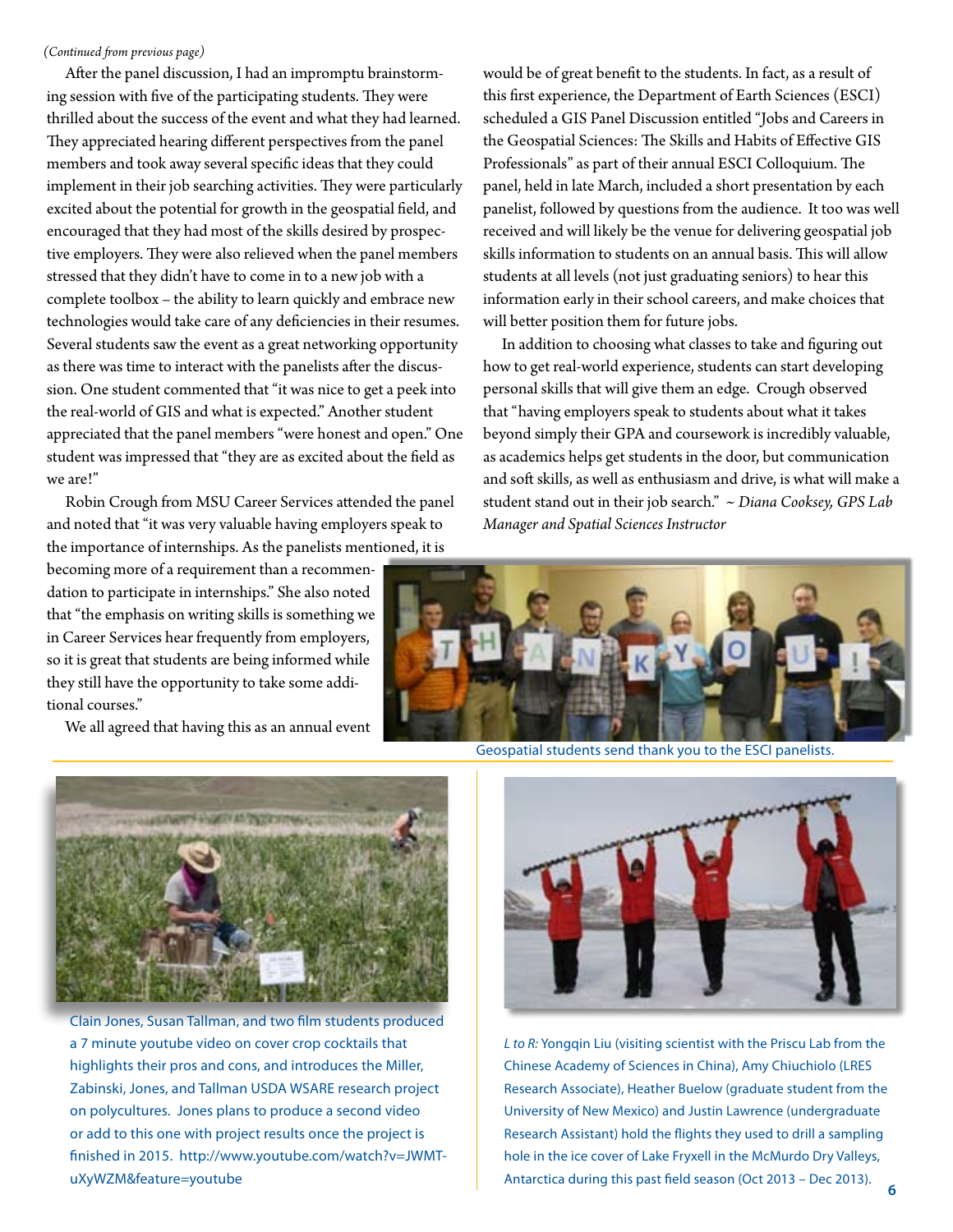# *New LRES and College of Agriculture Host Wheat Stem Sawfly Conference*

LRES and additional College of Agriculture faculty including entomologist David Weaver, economist Anton Beckerman and a host of faculty wheat geneticists, national scientists, and Montana agribusiness members and producers attended the Sixth International Wheat Stem Sawfly Conference on campus last week.

Said to be the most hated pest in the west, the wheat stem sawfly is responsible for millions of dollars lost each year from Montana's agricultural production economy. The annual conference is slated for international and national scientists, and growers and producers to discuss the latest advancements and challenges in developing resistance measures in combatting the sawfly. Despite research advances to increase resistance to the pest, the sawfly's destruction is increasing in infestation acreage and has developed genetic variation and diversity in Montana.

Additionally, sawflies have not yet been managed using any known insecticides. Because of such, researchers are continually testing new insecticides and investigating other options, including the exploration of newly discovered genetic traits in existing wheat germplasm that provide additional resistance.

The creation of new germplasms, and potential genetic resistance findings, is the result of many MSU faculty research projects.

The conference included a presentation by Department of Agricultural Economics and Economics

Assistant Professor Anton Bekkerman, who conducted the first



Wheat Stem Sawfly Photo: Bob Peterson

formal economic study of sawfly losses in production for the state of Montana. Other conference speakers gave updates on the southward expansion of wheat stem sawflies and shared their findings about biological control, integrated pest management, host plant resistance, the genetics of both wheat stem sawfly and wheat, population monitoring, and chemical ecology.

The conference has been held in Bozeman three times and has been part of past Pacific Branch-Entomological Society of America and Entomological Society of Canada meetings.

*Summarized by Jenny Lavey, more information at http://www.montana.edu/news/12512/wheat-stem-sawfly-devastationslead-to-another-international-conference-at-msu*

# *Weed Seedling Identification Guide for Montana and the Northern Great Plains*

#### *LRES Faculty and Staff release new Weed Seedling Identification Guide*

The new Weed Seedling Identification Guide for Montana and the Northern Great Plains is now available from MSU extension. It will help farmers, ranchers, agency personnel, weed coordinators, researchers, and other interested parties who need help identifying weeds at the seedling stage. Authors are faculty and staff of the LRES department and include Hilary Parkinson (Extension Associate), Jane Mangold (Extension Noxious Weed Specialist) and Fabian Menalled (Extension Crop Weed Specialist). The 160 page spiral-bound guide covers 73 species, includ-



Example page from the weed seedling guide.

ing 60 broadleaf and 13 grass species. Photos and descriptions of cotyledon leaves, first true leaves, rosettes (where applicable), mature plants, and seeds are included for each species as well as whether the plant is primarily a weed of cropland or rangeland.

The first 2,500 copies are available at no cost, thanks to grants from the Montana Department of Agriculture's Noxious Weed Trust Fund, Montana Wheat and Barley Commission, Extension Integrated Pest Management and the Western Integrated Pest Management Center. Hard copies of the guide can be ordered from Montana State



Cover of the weed

seedling guide.

**Weed Seedling Identification Guide**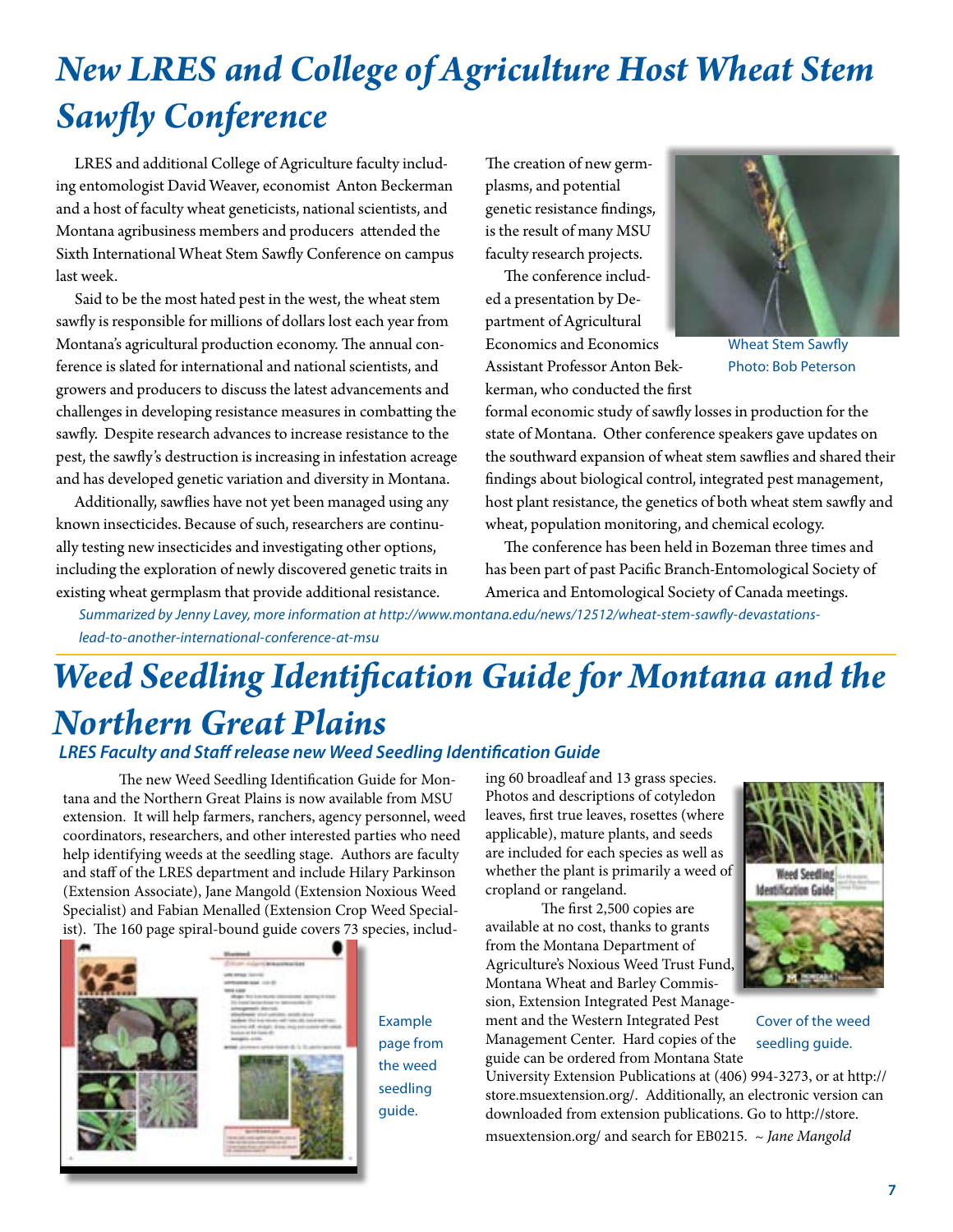### *LRES Researchers at Work on the Judith Basin Nitrogen Project Engaging Central Montana Farmers to Understand Water and Nitrogen Movement*

The Judith Basin Nitrogen Project ( JBNP) is a participatory research project, engaging the farming community of central MT to understand how nitrogen and water move around in the Judith watershed. Shallow groundwater with nitrate concentrations above the drinking water standard is an issue for many private wells in the area. The project seeks to understand how nitrogen from soil organic matter and fertilizer are lost from soil



and reach groundwater. The research team led by Dr. Stephanie Ewing, with CO-PI's Dr. Clain Jones, Dr.

*Above:* Ph.D. student, Adam Sigler, installs a soil moisture sensor in a soil pit in an agricultural field near Moore.

Doug Jackson-Smith and Adam Sigler, is working in partnership with local farmers to explore farming management options that can address nitrate leaching and are also financially/logistically feasible to implement.



*Above:* Project PI Dr. Stephanie Ewing presents nitrogen soil sampling results to the Judith Advisory Committee (AC) and Producer Research Advisory Group (PRAG) during a November 2013 meeting in Lewistown.



*Above:* Undergraduates Katie Noland and Simon Fordyce collect data on Louse Creek, which drains groundwater from the Moccasin Terrace where the Central Agricultural Research Center (CARC) is located.



*Above:* Graduate student Andrew John (left) and Dr. Clain Jones compare wheat plants from two different nitrogen treatments. *Below:* Graduate students Aiden Johnson and Liza Harris download data from an meteorological tower installed in a study field near Moore. Advisor Dr. Paul Stoy received support from the MT Wheat and Barley Committee to install this tower to research gas exchange of the wheat crop with the atmosphere.

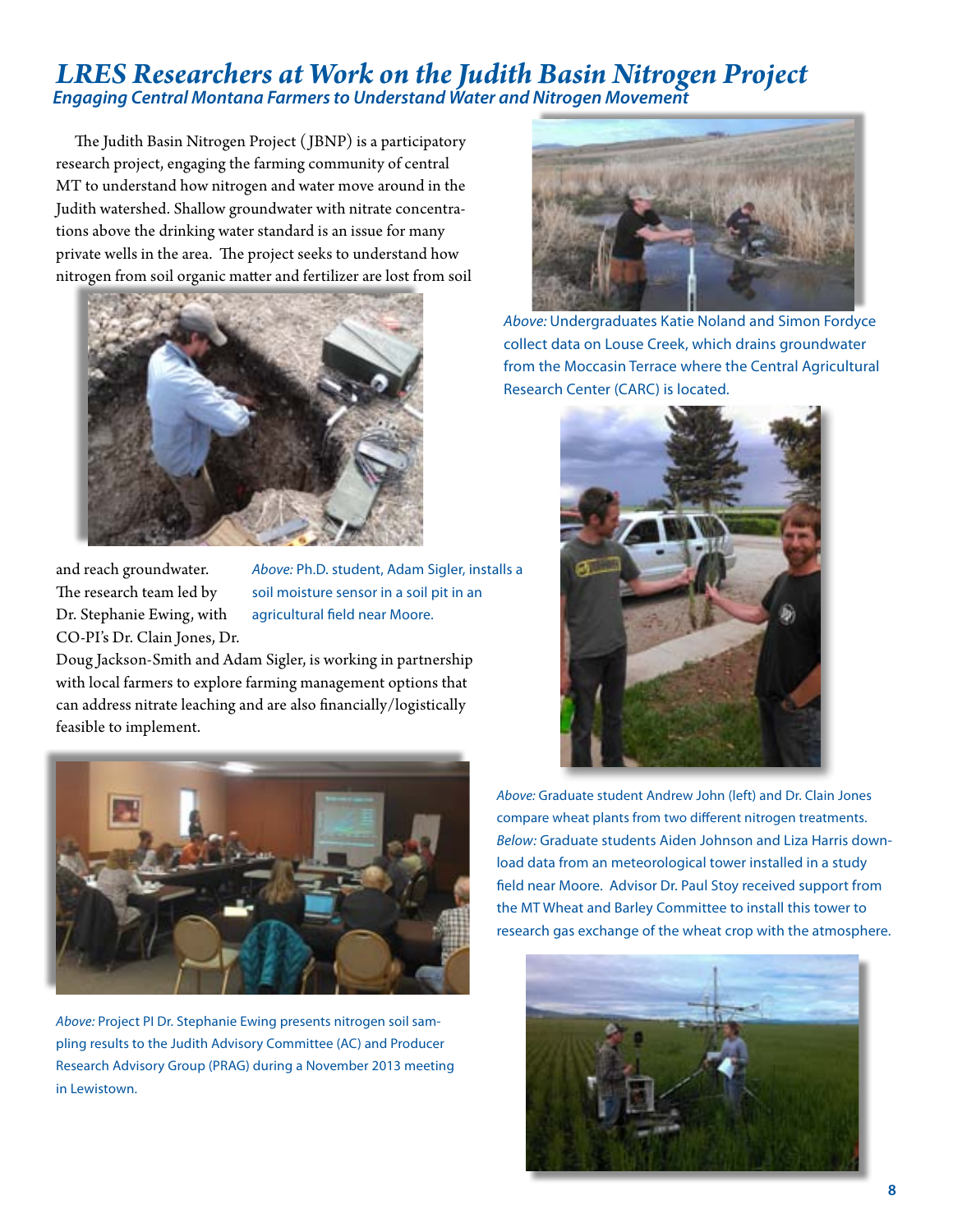# *LRES' Online Master's Program Graduates its First Three Graduate Students*

 The Online Masters Program in LRES is poised to have its first three graduates! **Erin Frolli**, **Carla Rickert**, and **Marley Vaughn** will be the first to complete the degree requirements this spring, culminating with on-campus presentations of professional papers in April. All three students completed LRES 510 - Biodiversity Survey and Sampling Methods, a hybrid field-online course with Tim Seipel and Lisa Rew that directly influenced the eventual professional paper topics for Carla and Marley. Below are the professional paper topics (and hometowns) for each of these students:

• **Carla Rickert** (Chester, SD): *A new look at an old invader: Assessing environmental and economic risks for established Bromus tectorum in southwestern Montana*

• **Marley Vaughn** ( Jackson, WY): *Plant species diversity within cottonwood riparian forests: Comparing a leveed bank system and a natural bank system*

• **Erin Frolli** (Bozeman, MT): *Estimating abundance and distribution of jellies as prey for leatherback turtles off central California* 



*Above:* Carla Rickert conducting an annual conservation easement plant survey in SW Florida as an intern for Charlotte Harbor Environmental Center (CHEC) in Englewood, FL.





*Above:* Erin Frolli helping release a nest of baby leatherback turtles in Mexico.

*Left:* Marley Vaughn working as a field research technician measuring the effects of short-term nutrient additions on N<sub>2</sub>-fixation, in Grand Teton National Park, Wyoming.

# *GPHY 457 Creates a Digital Elevation Model*



# *for Bridger Bowl*

Students in GPHY 457 (Advanced GPS Mapping for GIS) created a digital elevation model (DEM) last Fall for the site of the new lodge at Bridger Bowl Ski Area. Justin Marlen and Evan Schock used high accuracy GPS equipment to record point locations, and created the DEM in Arc-GIS software. They also mapped Bridger Bowl infrastructure such as wells, utilities, culverts and roads, continuing with a projected started by students in Fall of 2012. Other students in the class participated in community service projects for MSU Facilities Services, MSU researchers, and local organizations.